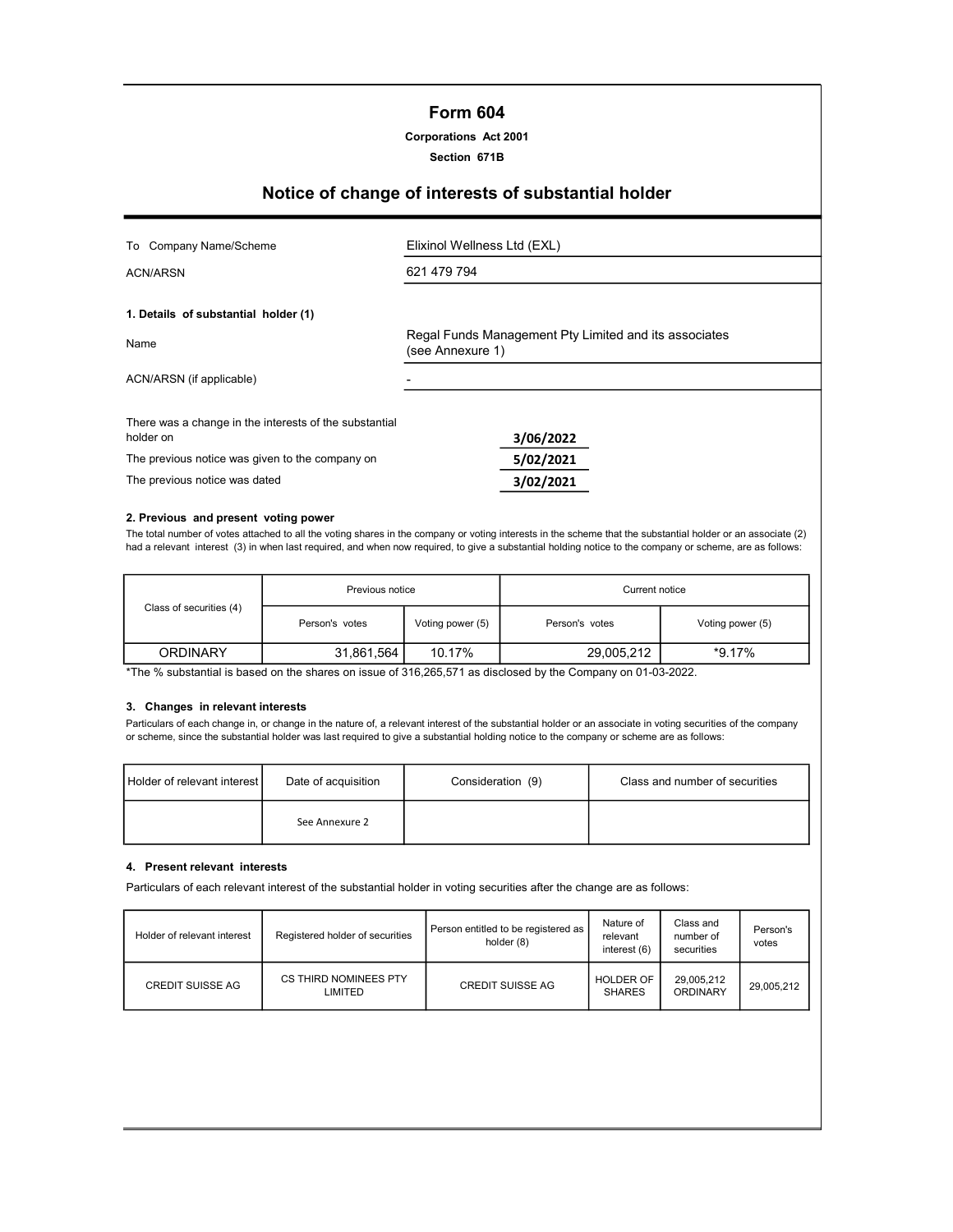#### 5. Changes in association

The persons who have become associates (2) of, ceased to be associates of, or have changed the nature of their association (9) with, the substantial holder in relation to voting interests in the company or scheme are as follows:

| Name and ACN/ARSN (if applicable) | Nature of association                    |
|-----------------------------------|------------------------------------------|
| REGAL PARTNERS LIMITED            | 100% OWNER OF REGAL FUNDS MANAGEMENT PTY |
|                                   | IMITFD                                   |

## 6. Addresses

The addresses of persons named in this form are as follows:

| Name                               | Address                                      |
|------------------------------------|----------------------------------------------|
| REGAL FUNDS MANAGEMENT PTY LIMITED | LEVEL 47, GATEWAY, 1 MACQUARIE PLACE, SYDNEY |
|                                    | NSW 2000                                     |
| REGAL PARTNERS LIMITED             | LEVEL 47, GATEWAY, 1 MACQUARIE PLACE, SYDNEY |
|                                    | NSW 2000                                     |

# **Signature**

| print name | Kenny Ho | <b>Company Secretary</b><br>capacity |           |  |
|------------|----------|--------------------------------------|-----------|--|
|            |          |                                      |           |  |
| sign here  |          | date                                 | 7/06/2022 |  |
|            |          |                                      |           |  |

## Annexure 1

Details of Substantial Holders

| IACN         | Name                                  |
|--------------|---------------------------------------|
| 107 576 821  | <b>IREGAL FUNDS MANAGEMENT PTY II</b> |
| l129 188 450 | <b>IREGAL PARTNERS LIMITED</b>        |

## Annexure 2

Changes in Relevant Interests

| Date      | Person whose relevant interest changed                                                    | Nature of<br>Change | Consideration<br>given in<br>relation to<br>change | Number of<br>securities<br>affected | Class of<br>securities | Persons<br>votes<br>affected |
|-----------|-------------------------------------------------------------------------------------------|---------------------|----------------------------------------------------|-------------------------------------|------------------------|------------------------------|
|           | Regal Funds Management Pty Limited (and                                                   |                     |                                                    |                                     |                        |                              |
| 4/02/2021 | Regal Partners Limited by virtue of control of<br>Regal Funds Management Pty Limited)     | Buy                 | 104650.00                                          | 500000                              | Ordinary               | 500000                       |
|           | Regal Funds Management Pty Limited (and<br>Regal Partners Limited by virtue of control of |                     |                                                    |                                     |                        |                              |
| 4/02/2021 | Regal Funds Management Pty Limited)                                                       | Buy                 | 84000.00                                           | 400000                              | Ordinary               | 400000                       |
|           | Regal Funds Management Pty Limited (and<br>Regal Partners Limited by virtue of control of |                     |                                                    |                                     |                        |                              |
| 8/02/2021 | Regal Funds Management Pty Limited)                                                       | Buy                 | 14167.29                                           | 65711                               | Ordinary               | 65711                        |
|           | Regal Funds Management Pty Limited (and<br>Regal Partners Limited by virtue of control of |                     |                                                    |                                     |                        |                              |
| 9/02/2021 | Regal Funds Management Pty Limited)                                                       | Buy                 | 48000.00                                           | 200000                              | Ordinary               | 200000                       |